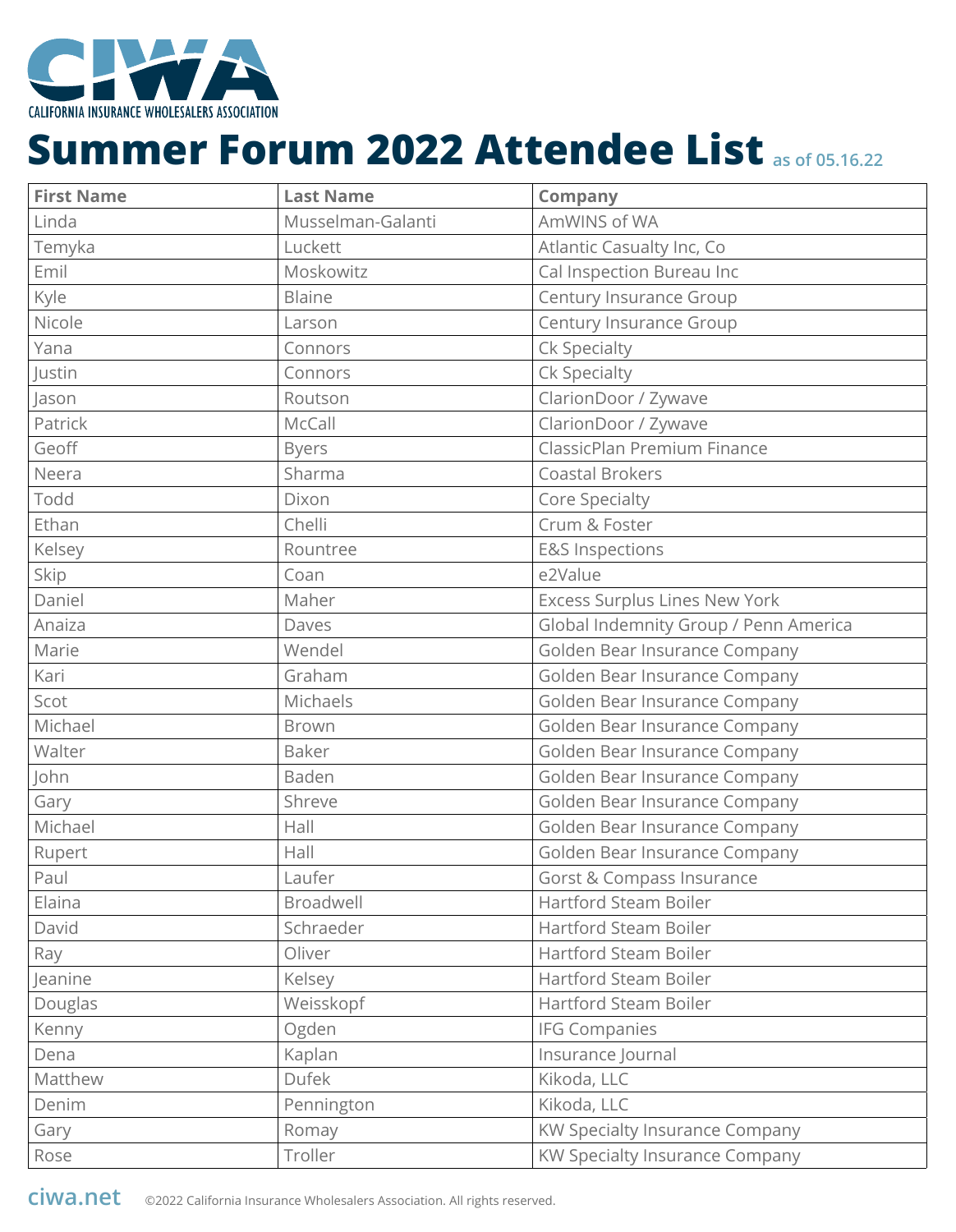

| <b>First Name</b> | <b>Last Name</b> | <b>Company</b>                         |
|-------------------|------------------|----------------------------------------|
| <b>Brian</b>      | Gray             | Markel                                 |
| Marian            | Lockhart-Cox     | MJ Hall & Company, Inc                 |
| Sarah             | Marsh            | MJ Hall & Company, Inc                 |
| John              | Donahue          | MJ Hall & Company, Inc                 |
| Michael           | Donahue          | MJ Hall & Company, Inc                 |
| Derek             | Borisoff         | Monarch E&S Insurance Services         |
| Devon             | Borisoff         | Monarch E&S Insurance Services         |
| Spencer           | Borisoff         | Monarch E&S Insurance Services         |
| Alexia            | Selland          | <b>MUSIC</b>                           |
| Patrick           | Porter           | <b>MUSIC</b>                           |
| Mickie            | Szumila          | <b>MUSIC</b>                           |
| Andrea            | House            | <b>MUSIC</b>                           |
| Betsy             | Hoffman          | <b>MUSIC</b>                           |
| Deneen            | Lohan            | <b>MUSIC</b>                           |
| John              | <b>Vick</b>      | Nationwide E&S/Specialty               |
| Patrick           | Riddell          | Nationwide E&S/Specialty               |
| Maria             | Muzea            | Nevada Surplus Lines Association       |
| Dylan             | <b>Bates</b>     | Oregon Surplus Lines Association       |
| Alexandra         | Beatovic         | Outsource Insurance Professionals      |
| Stephanie         | Owens            | Pennsylvania Surplus Lines Association |
| Dennis            | Lewandowski      | Pennsylvania Surplus Lines Association |
| Frank             | Lukacs           | Prime Insurance Company                |
| Stephanie         | Fanelli          | R.E. Chaix & Associates                |
| Roger             | Chaix            | R.E. Chaix & Associates                |
| Tim               | Chaix            | R.E. Chaix & Associates                |
| Connie            | <b>Divelbiss</b> | <b>Risk Placement Services</b>         |
| Caleb             | Whitehouse       | Scottish American Insurance            |
| David             | Klayman          | Seneca Insurance Company               |
| Mark              | Martin           | SGD                                    |
| Kristi            | Dean             | Stone   Dean LLP                       |
| Wendy             | <b>Tippetts</b>  | Suprlus Line Association of Idaho      |
| Scott             | Wede             | Surplus Line Association of Arizona    |
| David             | Kodama           | Surplus Line Association of California |
| Jon               | Larson           | Surplus Line Association of California |
| Erin              | Reagan           | Surplus Line Association of California |
| Jo Ann            | Del Gatto        | Surplus Line Association of California |
| Cliston           | <b>Brown</b>     | Surplus Line Association of California |
| Rich              | Gobler           | Surplus Line Association of California |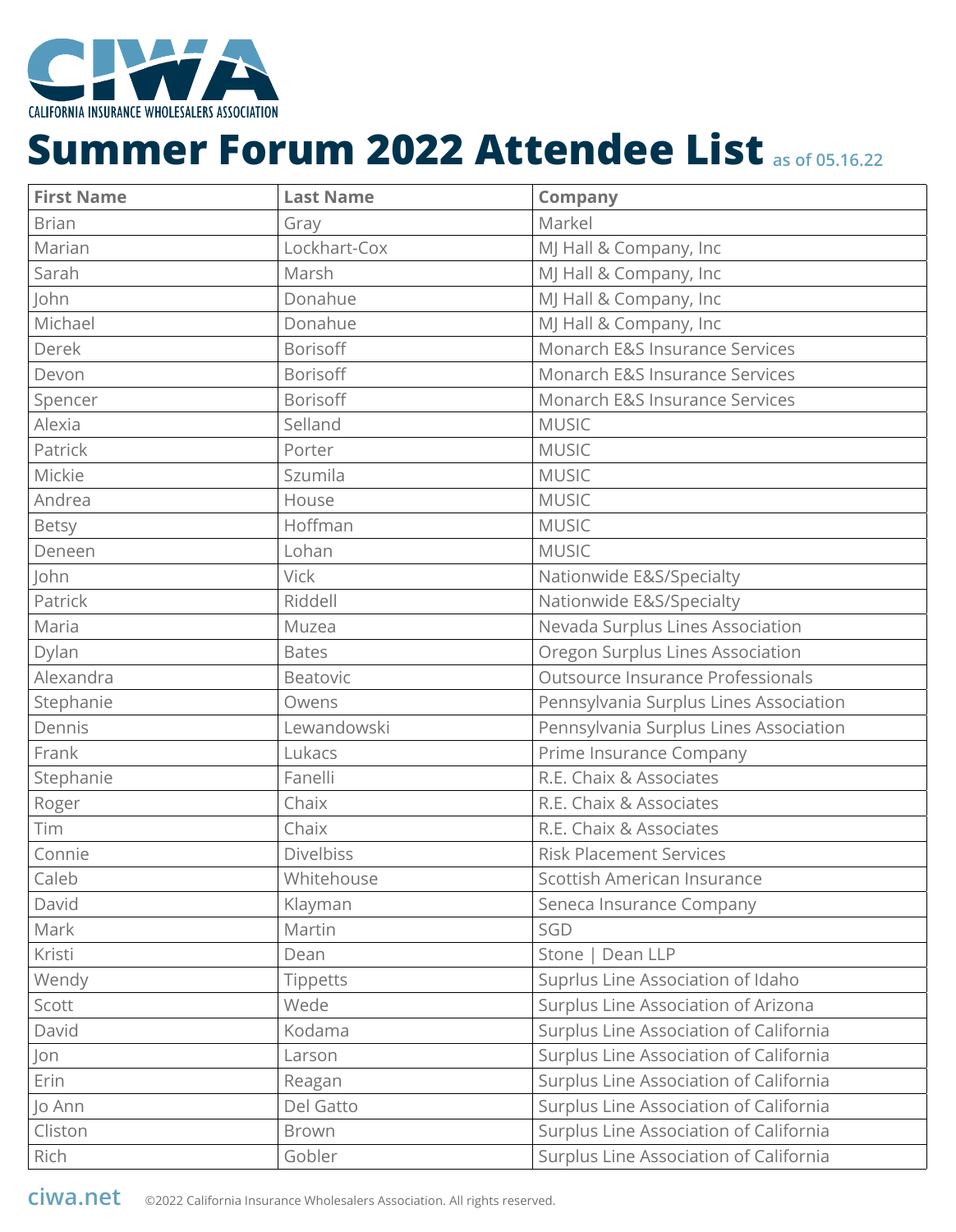

| <b>First Name</b> | <b>Last Name</b> | <b>Company</b>                          |
|-------------------|------------------|-----------------------------------------|
| Greg              | Swenson          | Surplus Line Association of Idaho       |
| Gail              | Johnson          | Surplus Line Association of Idaho       |
| Jan               | Christensen      | Surplus Line Association of Idaho       |
| Darrell           | Kerby            | Surplus Line Association of Idaho       |
| Carrie            | Negrette         | Surplus Line Association of Idaho       |
| Thomas            | Webster          | Surplus Line Association of Idaho       |
| David             | Ocasek           | Surplus Line Association of Illinois    |
| Roger             | Helbling         | Surplus Line Association of Oregon      |
| Mark              | Wilson           | Surplus Line Association of Oregon      |
| Michelle          | Christian        | Surplus Line Association of Oregon      |
| Jeremy            | Reedal           | Surplus Line Association of Oregon      |
| Carolee           | Lance            | Surplus Line Association of Oregon      |
| Carrie            | Adams            | Surplus Line Association of Utah        |
| Sylvia            | <b>Bruno</b>     | Surplus Line Association of Utah        |
| Robert            | Hope             | Surplus Line Association of Washington  |
| Benjamin          | McKay            | Surplus Lines Association of CA         |
| Glenn             | Leung            | Surplus Lines Association of CA         |
| John              | Washington       | Surplus Lines Association of CA         |
| Jim               | Faley            | Surplus Lines Association of CA         |
| Terri             | Moran            | Surplus Lines Association of CA         |
| Barbara           | Trumbly          | Surplus Lines Association of California |
| Mike              | Martin           | Surplus Lines Association of Idaho      |
| M'Lissa           | Rutherford       | Surplus Lines Association of Oregon     |
| Maridee           | Taylor           | Surplus Lines Association of Utah       |
| Kyle              | Domire           | Surplus Lines Association of Utah       |
| George            | Giles            | Surplus Lines Association of Utah       |
| Jeffrey           | Abram            | Surplus Lines Association of Washington |
| Roy               | Rankin           | Surplus Lines Association of Washington |
| Edwin             | <b>Bolin</b>     | Surplus Lines Association of Washington |
| Thomas            | McBride          | Surplus Lines Association of Washington |
| Helen             | Vrabel           | Surplus Lines Association of Washington |
| Teresa            | Quale            | Surplus Lines Association of Arizona    |
| Jerry             | Sullivan         | Surplus Lines Association of CA         |
| John              | Mundelius        | Surplus Lines Association of CA         |
| John              | Poucher          | Surplus Lines Association of CA         |
| Joshua            | Koppel           | Surplus Lines Association of CA         |
| Cheyenne          | Herrera          | Surplus Lines Stamping Office of Texas  |
| Jonathan          | Maloney          | Talage Insurance, Inc.                  |